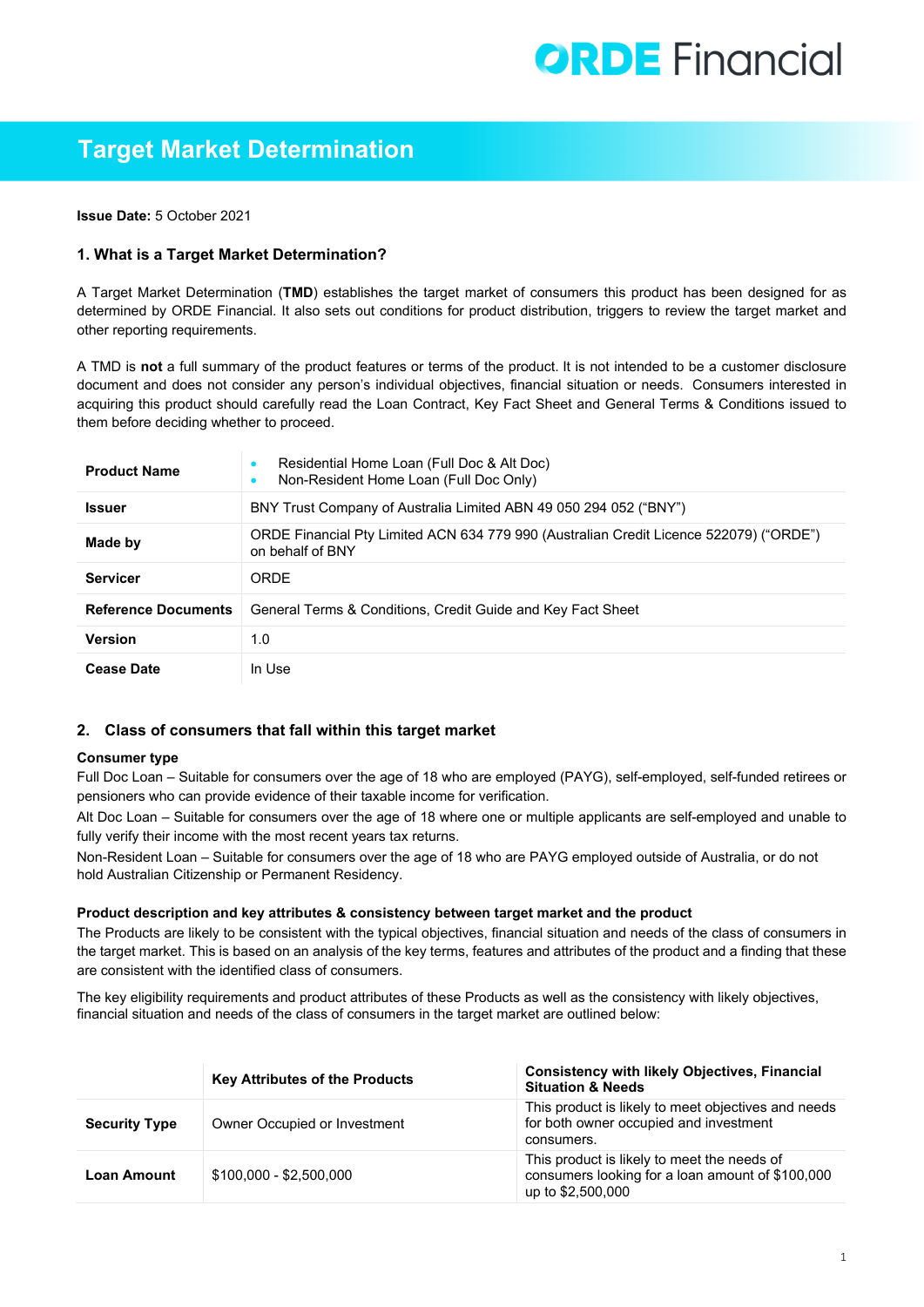

|                                     | Key Attributes of the Products (continued)                                                                           | <b>Consistency with likely Objectives, Financial</b><br>Situation & Needs of the class of consumers in<br>the target market (continued)                                                                                                                                                                                                                                                                                                                                                                                                                                                                                                                                                                  |
|-------------------------------------|----------------------------------------------------------------------------------------------------------------------|----------------------------------------------------------------------------------------------------------------------------------------------------------------------------------------------------------------------------------------------------------------------------------------------------------------------------------------------------------------------------------------------------------------------------------------------------------------------------------------------------------------------------------------------------------------------------------------------------------------------------------------------------------------------------------------------------------|
| <b>Loan to Value</b><br>Ratio (LVR) | Residential Home Loan $\leq$ 80%<br>$\bullet$<br>Non-Resident Home Loan $\leq 75\%$<br>$\bullet$                     | This product is likely to meet the needs of<br>$\bullet$<br>consumers looking for a LVR up to 80%<br>This product is likely to meet the needs of<br>$\bullet$<br>consumers looking for an LVR up to 75%                                                                                                                                                                                                                                                                                                                                                                                                                                                                                                  |
| <b>Loan Term</b>                    | $10 - 30$ years                                                                                                      | This product is likely to meet the needs of<br>consumers looking for a loan term up to 30 years.                                                                                                                                                                                                                                                                                                                                                                                                                                                                                                                                                                                                         |
| Repayment<br><b>Type</b>            | Principal & Interest<br>$\bullet$<br>Interest only (Up to 5 years) reverting to<br>$\bullet$<br>Principal & Interest | Consumers seeking Principal & Interest<br>$\bullet$<br>repayments are likely to have one or more of<br>the following needs:<br>The ability to minimise interest paid<br>$\circ$<br>over the life of the loan<br>The ability to build home equity from<br>$\circ$<br>the commencement of the loan;<br>and/or<br>Seeking the lowest possible<br>$\circ$<br>available interest rate<br>Consumers seeking Interest Only repayments<br>$\bullet$<br>are likely to have one or more of the following<br>needs:<br>To follow advice of their financial<br>$\circ$<br>advisor/accountant, or for taxation<br>reasons; and/or<br>Seeking to preserve cashflow by<br>$\circ$<br>reducing their required repayments |
| Repayment<br><b>Frequency</b>       | Weekly, fortnightly, or monthly<br>(Interest Only - monthly)                                                         | The varied repayment types available are likely<br>suitable for consumers in paid employment so<br>they may align their loan repayment frequency to<br>their income deposit.                                                                                                                                                                                                                                                                                                                                                                                                                                                                                                                             |
| <b>Interest Rate</b><br><b>Type</b> | Variable                                                                                                             | This interest rate type is likely to be suitable for<br>consumers who need one or more of the following:<br>The ability to take advantage of potential<br>$\bullet$<br>future interest rate decreases<br>The ability to make extra repayments to their<br>$\bullet$<br>loan; and/or<br>Flexibility allowing early repayment of their<br>$\bullet$<br>loan                                                                                                                                                                                                                                                                                                                                                |
| <b>Account</b><br><b>Management</b> | Digital customer account access                                                                                      | This is likely to be suitable for customers that wish<br>to access their loan account online or via a phone<br>application.                                                                                                                                                                                                                                                                                                                                                                                                                                                                                                                                                                              |

Note that exceptions to the above may be made on a case by case basis where still consistent with the consumers objectives, financial situation, and needs.

### **Objectives, financial situation, and needs**

The Loan Products are designed for individuals who may be seeking the following:

- Obtain a home loan to purchase residential property;
- Arranging to refinance an existing home loan
- Accessing equity built up in an existing residential property; and/or
- Consolidating debts

Consumers may have additional needs for their home loan including:

- Redraw with no fees, subject to terms and conditions within the Loan Contract;
- Ability to make additional loan repayments; and
- Interest Only may be allowed for a period, subject to lending assessment. An interest rate loading may be applicable for this type of loan repayment.